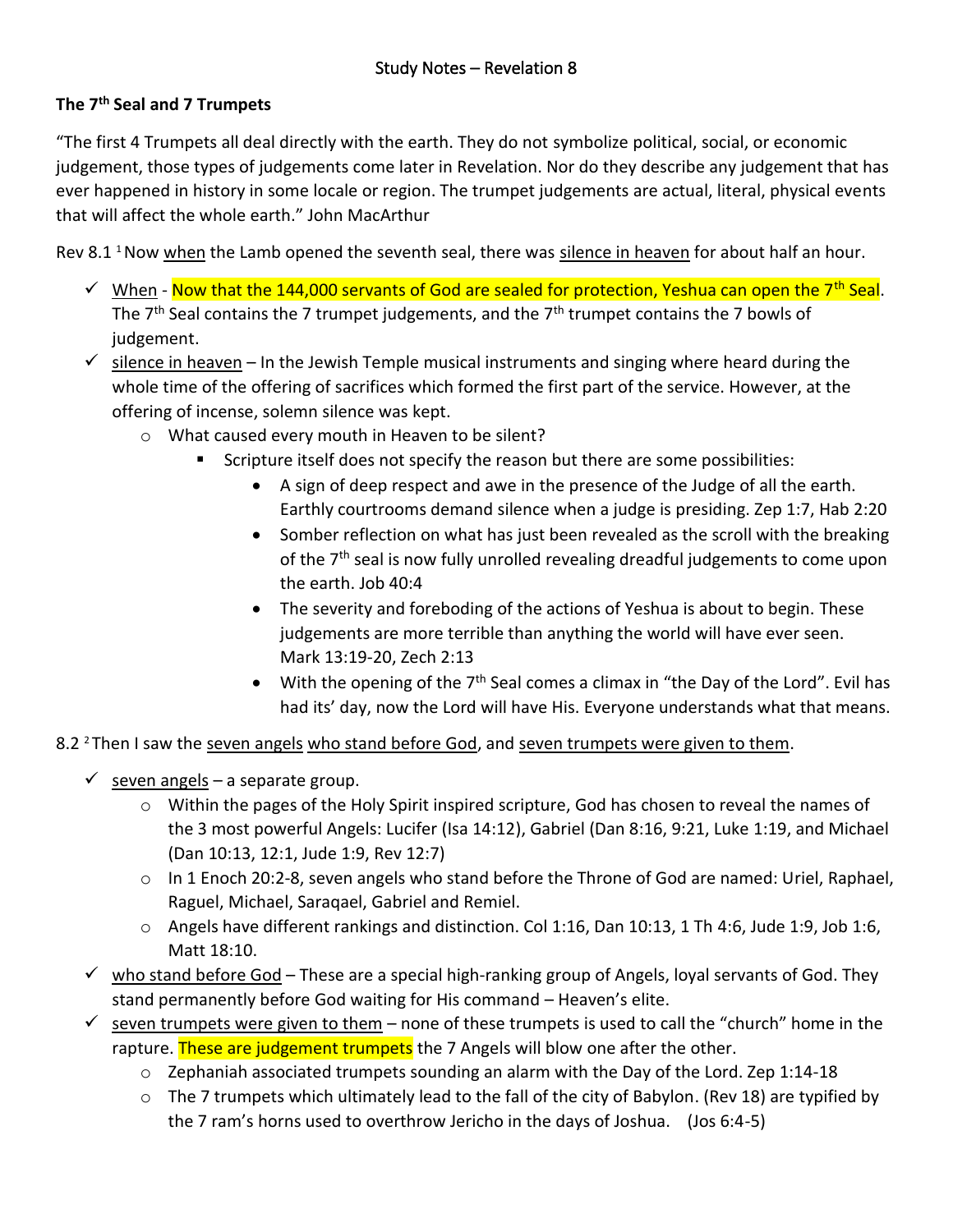- $\checkmark$  seven trumpets were given to them (continued)
	- o The Trumpet Judgements are divided into 2 groups:
		- Trumpets  $1 4$  affect the natural systems of the earth (Rev 8:7-12) and the last 3 are the "woes".
		- Trumpets 5-7 separated from the first 4 trumpets by the voice of an Eagle are going to affect humanity. Rev 9:1-13, 11:15-18

8.3<sup>3</sup> Another angel came and stood at the altar, holding a golden incense burner. He was given much incense to offer up along with the prayers of all the kedoshim upon the golden altar before the throne.

- $\checkmark$  Another angel came allos: another of the same kind (of angel), as like 8.2
	- o Stood at the golden alter (in Heaven) by the throne of God.
	- o Holding a golden incense burner
	- o He was given much incense to offer upon the alter.
	- o Along with the prayers of the kedoshim.

Note: The writer of Hebrews tells us that the earthly temple was a model / shadow of the temple in Heaven. Heb 9:11, 24.

- $\checkmark$  at the altar There are two alters in the temple.
	- o A large alter of burnt offering (sacrifice) outside the Holy Place.
	- o A smaller alter of incense within the Holy Place near the Holy of Holies.
	- o The angel offered incense on the Alter of the Incense.
- $\checkmark$  offer up along with the prayers of all the kedoshim to God.
	- $\circ$  On the day of atonement, Aaron was instructed to take a censer full of burning coals of fire from the alter and put the incense on the fire which would form a cloud that would cover the Mercy Seat where the Lord's presence was.
	- o In the Millennial Kingdom, incense will be offered to God worldwide (Mal 1:11).
	- $\circ$  When He had taken the scroll, the four living creatures and the twenty-four elders fell down before the Lamb, each holding a harp and golden bowls full of incense—which are the prayers of the kedoshim. Rev 5:8
	- o The Prayers and God's wrath (judgement) are connected. It is upon the alter of incense in the heavenly temple that the prayers are offered. Luke 1:11, Exo 30:1, Psa 141:2, 2 Chr 30:27, Acts 10:4

8.5<sup>5</sup> Then the angel took the incense burner and filled it with fire from the altar, and threw it to the earth; and there were clashes of thunder and rumblings and flashes of lightning and earthquakes.

- $\checkmark$  Then the angel took the incense burner and filled it with fire the same angle as in verse 4.
	- o Fire is a judgement. Matt 3:11-12, Luke 12:49, Eze 10:2
- $\checkmark$  threw it the fire to the earth (judgement) worldwide.
	- o Clashes of Thunder
	- o Rumblings
	- o Lightning
	- o Earthquakes
- $\sim$  There is a direct cause & effect (relationship) between the prayers of the Kedoshim mingled in the censor and the impending judgement on the earth.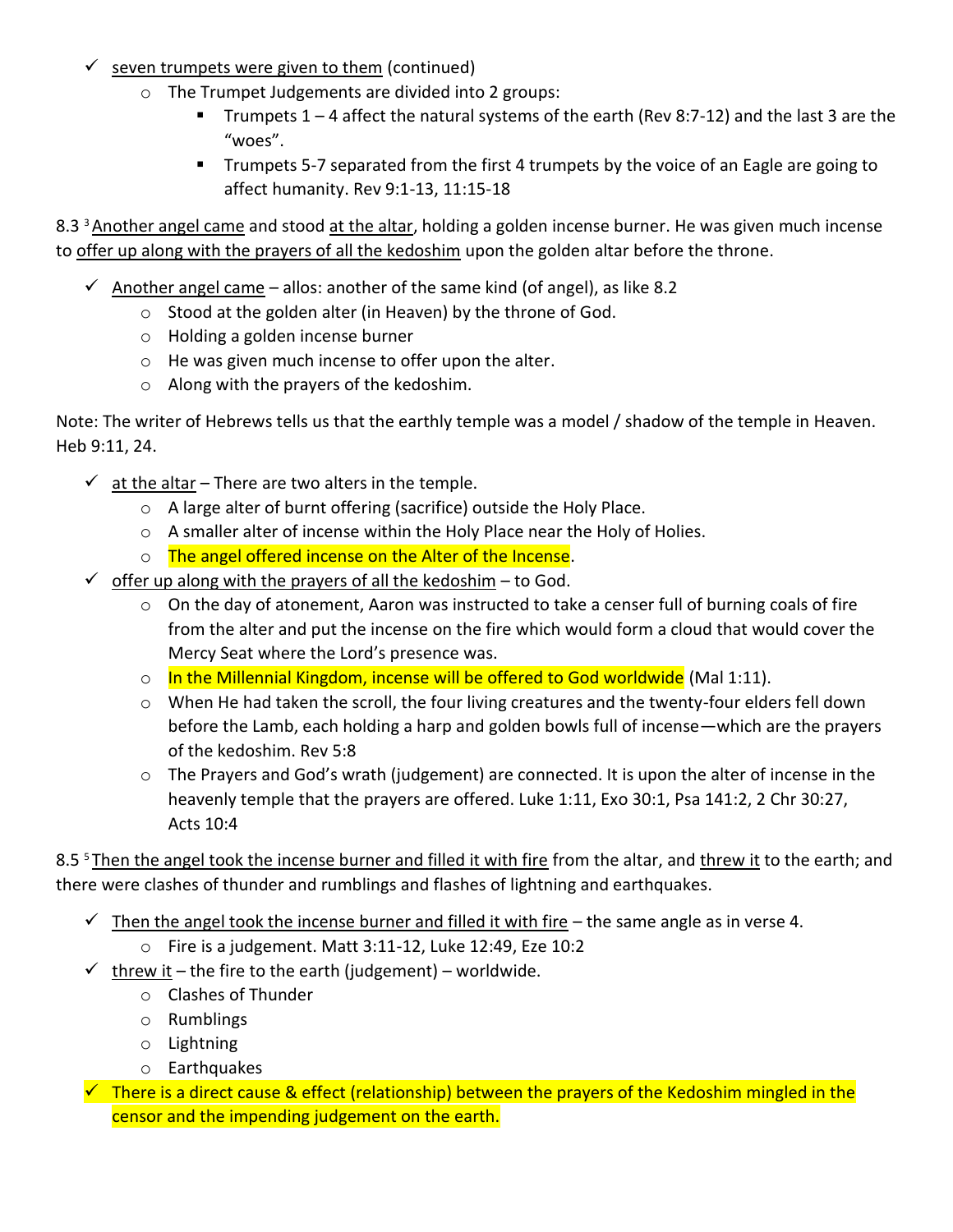## 8.6<sup>6</sup> Then the seven angels holding the seven trumpets prepared to sound them.

- $\checkmark$  Then the seven angels holding the seven trumpets verse 2
	- o The judgements will be more severe than the judgements of the Seals and they prepare themselves.
	- $\circ$  In the Bible trumpets are used as the symbol for God's intervention: an alarm, a fanfare to announce royalty, a summons to battle - this is the kind of Trumpet they will blow. Exo 19:16,19, Isa 27:13, Joel 2:1, Zeph 1:16, Zec 9:14, Matt 24:31, 1 Cor 15: 52-53, 1 Th 4:16

8.7<sup>7</sup>The first trumpeted, and there was hail and fire mixed with blood, and they were thrown upon the earth. A third of the earth burned up, a third of the trees burned up, and all the green grass burned up.

- $\checkmark$  Hail chalaza: to let loose, let fall. Is always used as an instrument of divine judgement.
	- $\circ$  Hail sent by God in judgement is often of great size causing severe damage. Jos 10:11, Eze 13:11 Hag 2:17, Rev 16:21
	- o Hail is taken from God's treasury of hail reserved for the day of battle and war. Job 38:22
	- $\circ$  The 7<sup>th</sup> plague God sent upon Egyptians on behalf of Israel was Hail & Fire mingled with the hail. Ex 9:22-23
- $\checkmark$  Fire pur: fiery fire; of the judgements of God at the close of the "present age" previous to the establishment of the Millennial Kingdom.
	- o The earth dwellers get their first taste of God's judgement fire. Matt 3:12
- $\checkmark$  mixed with blood aima: literally blood, as in the Egyptian judgements.
- $\checkmark$  they were thrown ballo: to throw in various applications more or less violent or intense. The perfect tense indicates an inseparable mix was thrown. Joel 2:30
- $\checkmark$  A third tritos: a third part, partial. Note: 100% comes with the bowls judgements.
- $\checkmark$  Burned kata kaio: to burn down to the ground, which is consume wholly.
- $\checkmark$  Trees dendron: literally a tree.
	- o This judgement is literal, just as was the similar judgements in Egypt (Ps 105: 32-33). This would include fruit bearing trees contributing to the ongoing famine from the  $3^{rd}$  seal – Black Horse (Rev 6: 5-6) where food is in short supply.
- $\checkmark$  all the green grass chloros: describes the color, pale, green of the horse of the 4<sup>th</sup> seal (Rev 6:8); chortos: pasture, herbage, grass, hay, stalks of grain in their early grass like stage of growth.
	- o This judgement brings environmental destruction, destroys grain production, and contributes to famine of humans & animals. Joel 1: 15-20
	- o Remember when grass is burned in a fire the roots remaining will regrow grass blades. Grass reappears in Rev 9:4.
	- o Grass in some parts of the world is not green year around, but seasonal and in dormancy.

8.8<sup>8</sup> The second angel trumpeted, and something like a huge mountain ablaze with fire was thrown into the sea. A third of the sea turned into blood,

- $\checkmark$  something like a huge mountain not a mountain, probably a large asteroid or meteor burning upon entry into earth's atmosphere – having impact upon the earth's sea when it smashes into it.
	- o Scripture doesn't say who threw the mountain.
- $\checkmark$  into the sea Thalassa: literally the sea.
- $\checkmark$  A third of the sea turned into blood haima: literally blood
	- o When Aaron in Egypt extended his rod, all the waters became blood a literal judgement. Exo 7:19, Psa 78:44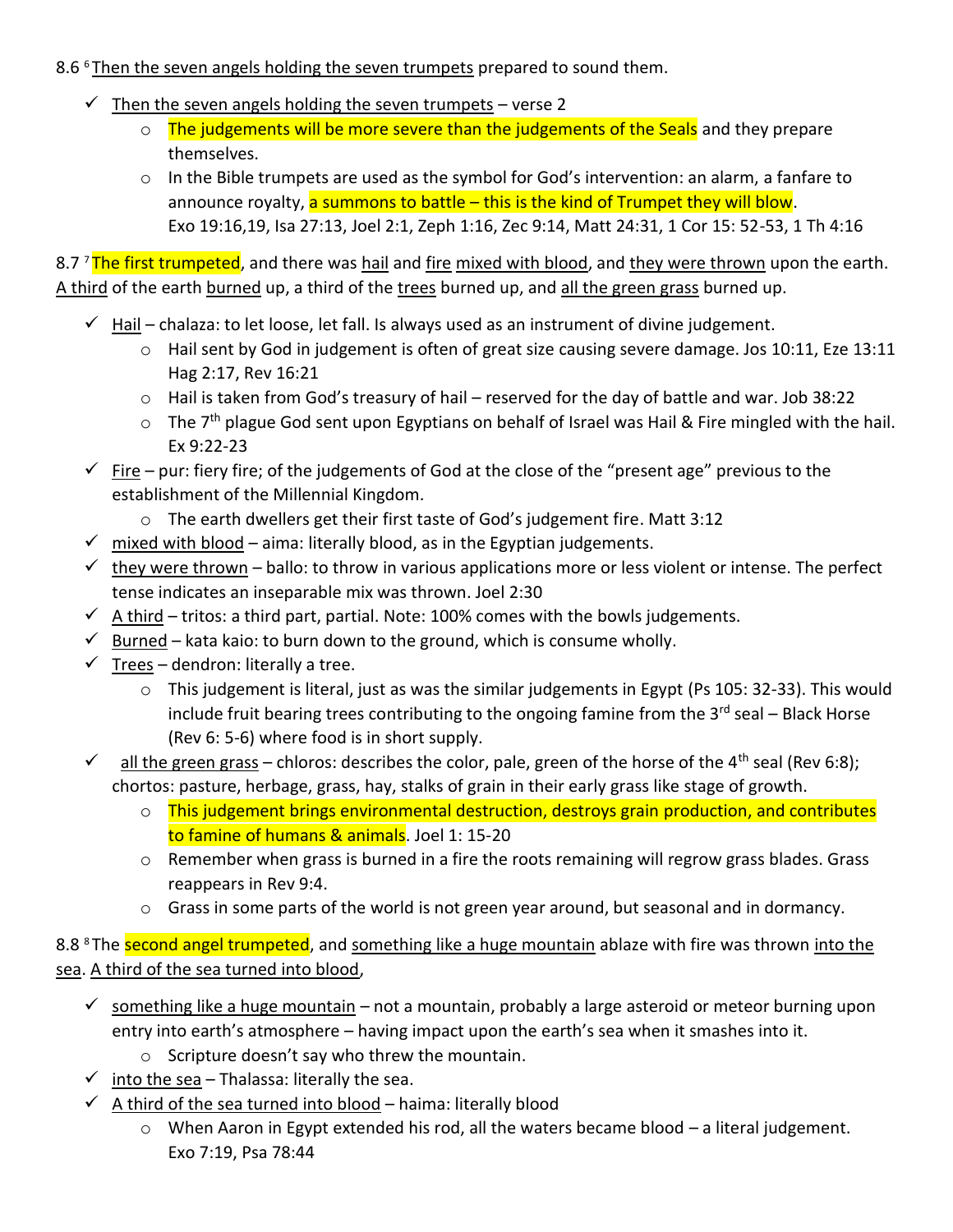## 8.9  $9a$  third of the creatures living in the sea died, and a third of the ships were destroyed.

- $\checkmark$  1/3 of the creatures in the sea died ktisma: created thing, creature. Apothnesko: to die off, be dead, perish, slain.
- $\checkmark$  a third of the ships were destroyed ploion: a vessel, ship.
	- $\circ$  When Isaiah prophesied of this time he mentioned that ships would be among those things which God destroyed as He brought down man's pride. Isa 2:16
	- o Huge tsunamis will probably be what God uses to destroy the ships on the ocean and swamping seaports. Disrupting commerce and transportation will contribute to economic chaos.

8.10<sup>10</sup>The third angel trumpeted, and a great star fell from the heavens, burning like a torch. It fell on a third of the rivers and on the springs of water.

- $\checkmark$  a great star aster: literally a star, meteor, asteroid, comet.
- $\checkmark$  from the heavens Ouranos: the sky, air, heaven, a natural phenomenon.
- $\checkmark$  burning like a torch lampas: which was used in ancient times to describe meteors and comets.
- $\checkmark$  a third of the rivers potamus: fresh (drinkable) running water, stream, river.
- $\checkmark$  springs of water pegas: fountain, well, supply of water.
	- $\circ$  Humans depend on life giving water. Without it we perish. There is an intentional contrast between "Earth Dwellers" who are dependent upon these water supplies and those in the previous chapter coming out of the Great Tribulation who are led by the Lamb to the living fountains (pegas) of waters, who will never thirst again.
	- o God is destroying the sources of drinking water to demonstrate the dependence of all life upon Him.

8.11<sup>11</sup> Now the name of the star is Wormwood; and a third of the waters became wormwood, and many people died from the waters that were made bitter.

 $\checkmark$  the name of the star is Wormwood – apsinthos: "Artemisia Absinthium" derived from absinthe; a bitter, dark green oil made from certain strong-smelling plants with white or yellow flowers, alcoholic in effect called wormwood from its use as a medicine to kill intestinal worms. *Analytical Lexicon of Greek New Testament*



In the Old Testament it is (la anah) a very unpleasant substance to consume which may make one sick, either a root herb, leafy plant oil, or liver-bile, wormwood, i.e. a dark green bitter oil used in absinthe. *Dictionary of Bibical Language with Semantic Domains: Hebrew (Old Testament).*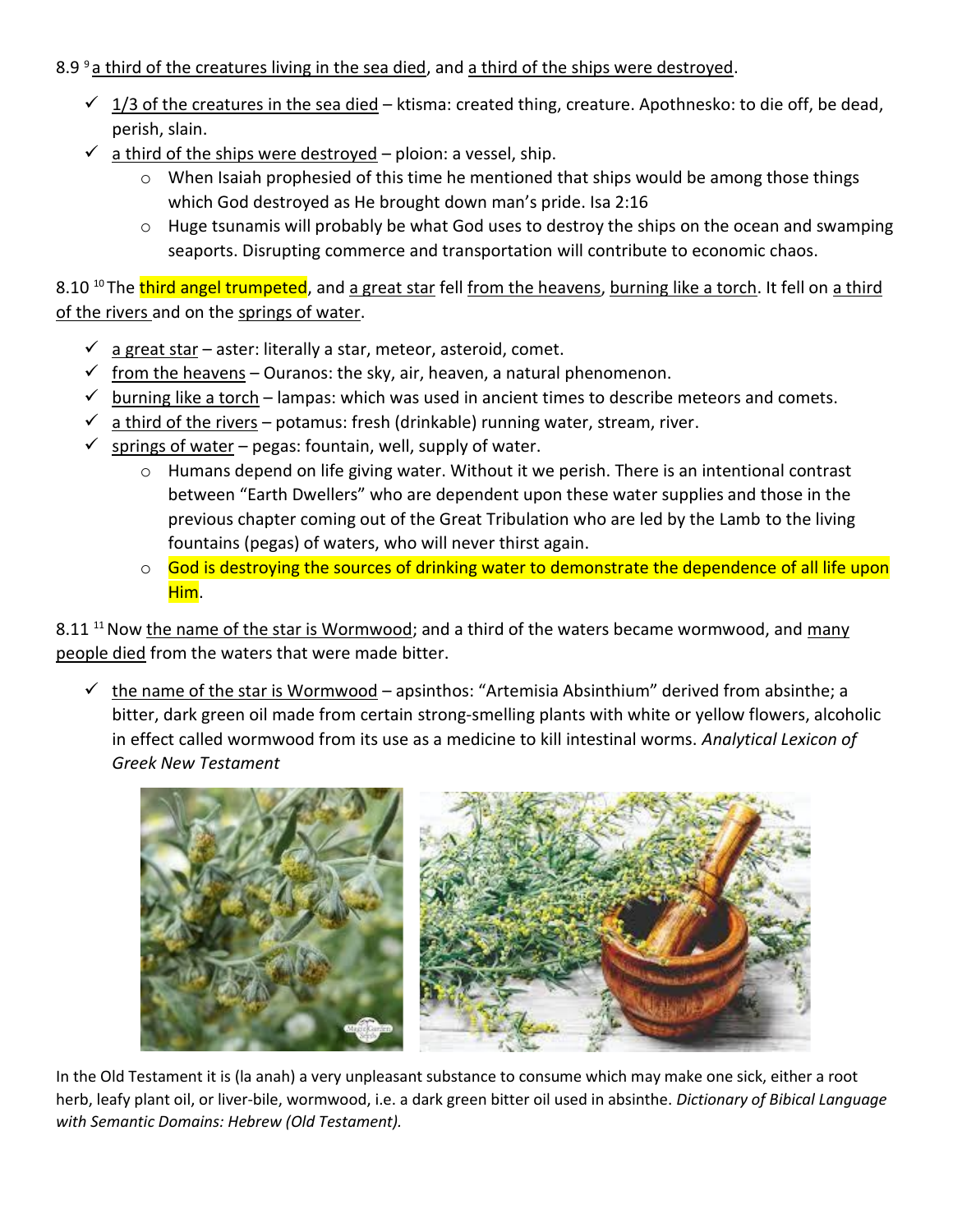- $\ddot{\phantom{1}}$  Wormwood appears 8 times in the Old Testament, each time associated with bitterness, poison and death. It will make the waters undrinkable, poisonous.
- $\ddotplus$  Humans can only survive a few days without water. The inhabitants of the affected areas will be so desperately thirsty they will drink the poisoned water, causing the death of thousands, maybe millions of people. Deut 29:17-18, Pro 5:4, Lam 3:15, 19, Psa 69:21, Matt 27:34
- God describes idolatry as "a root bearing bitterness of wormwood." (Deut 29:27) Idolatry is a prevalent sin of the Earth Dwellers. (Rev 9:20, 13:15-16) So God judges their bitterness of wormwood by giving them wormwood to drink. This is the same judgement God gave Israel when she rejected Him and pursued false gods. Jer 8:14, 9:14-16, 23:15
- $\checkmark$  many people died wormwood is poisonous.

Note: So far; destruction of 1/3 of trees, sea, living creatures in the sea, ships, poisoned drinking water and all the green grasses.

8.12<sup>12</sup>The fourth angel trumpeted, and a third of the sun and a third of the moon and a third of the stars were struck, so that a third of them were darkened. A third of the day would not shine, as well as a third of the night.

- $\checkmark$  a third of the sun helios: means of natural light and heat.
- $\checkmark$  Moon selene: brightness, yareach (heb): wandering & lebanah: white
- $\checkmark$  Stars aster: a star

Note: Isaiah prophesied the darkening of all three of these sources of light during "the Day of the Lord". Isa 13:9-10

- $\checkmark$  a third of them were darkened skotizo: to obscure, to deprive of light.
- $\checkmark$  A third of the day
	- $\circ$  The Sun became dark as sackcloth as a result of the opening of the 6<sup>th</sup> Seal judgement.
- $\checkmark$  A third of the night

Note: The implication here is a possible eclipse or natural phenomenon where all light from the Sun, Moon & Stars is blocked for 1/3 of the time. This is a partial judgement when the Bowls are dumped out it will be 100% of God's wrath. The first 4 judgements involve the earth.

8.13<sup>13</sup> Then I looked, and I heard an eagle crying out with a loud voice as it flew high in the sky, saying, "Woe, woe, woe to those who dwell on the earth, because of the remaining blasts of the trumpets the three angels are about to sound!"

- $\checkmark$  I heard an eagle an eagle or vulture. There are 8 species in Israel.
	- o Aetos: the eagle face of one of the Living Creatures.
	- o Some texts say angel instead of eagle.
	- o God has given animals the ability to speak. Gen 3:1-5, Num 22:28-30
- $\checkmark$  flew high in the sky describe the atmospheric heavens where birds fly. Rev 19:17
- $\checkmark$  "Woe, woe, woe to those who dwell on the earth the 3 woes the last 3 trumpets
	- o Woe ouai: grief, anguish, affliction, great calamity.
	- o Katoikountas: Earth Dwellers, inhabitants
	- $\circ$  remaining blasts of the trumpets the three angels are about to sound!" The next horrific demonic judgements unleashed on mankind! Heb 3:8-13